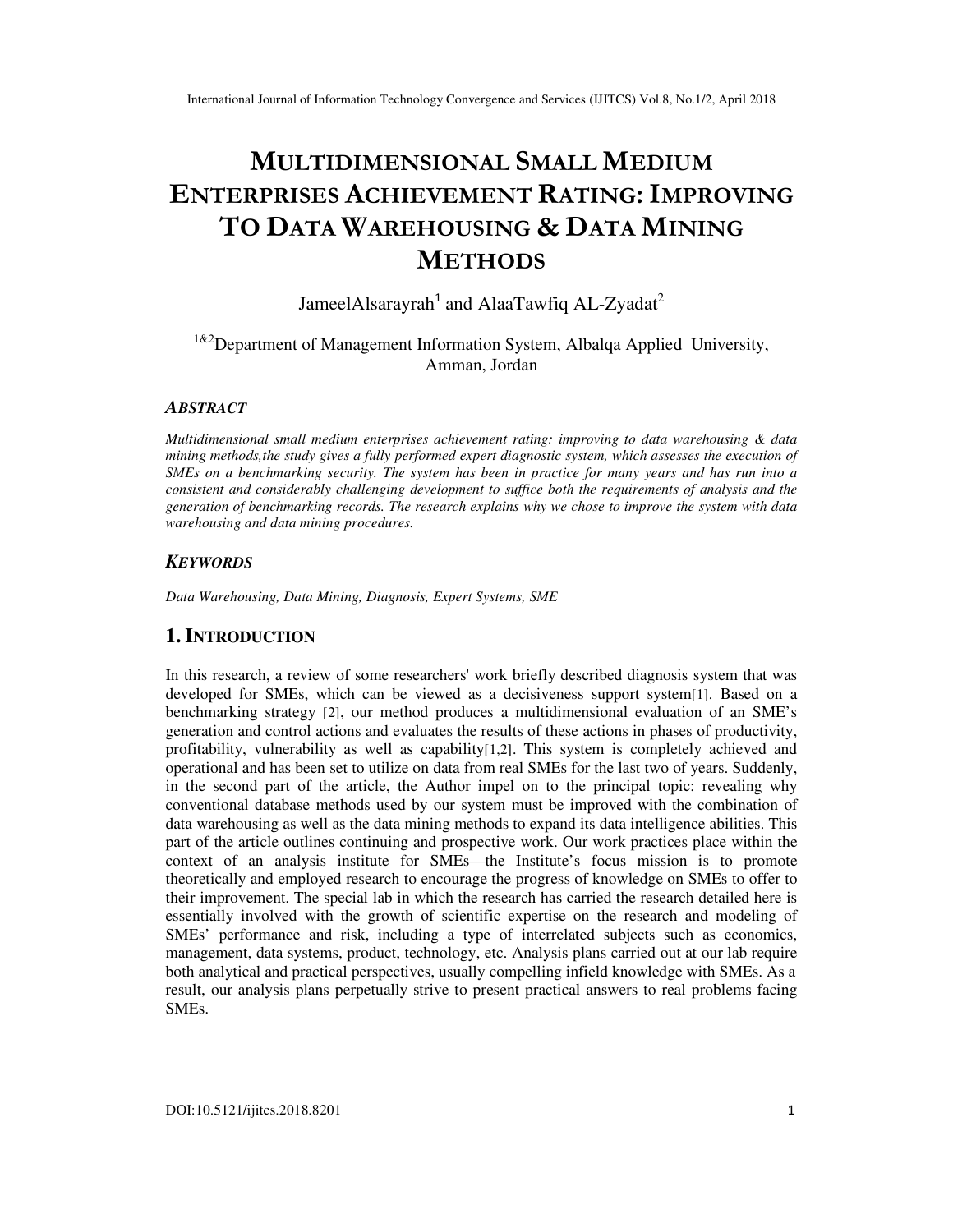International Journal of Information Technology Convergence and Services (IJITCS) Vol.8, No.1/2, April 2018

# **2. THE SME EXHIBITION EVALUATION SOFTWARE**

### **2.1 A SURVEY OF THE PERFORMANCE, DEVELOPMENT, AND GROWTH SYSTEM (PDG)**

The Performance, Development, and Growth (PDG) software system, which works on computers discovered in the lab, assesses an SME from a visible prospect and on a comparable basis in order to perform a diagnosis of its achievement and potential, complemented with appropriate references. Although we normally connect to our system as a diagnostic system, it is, in fact, a hybrid diagnostic credentials system as it not only recognizes the -estimated SME's flaws but it also offers recommendations on how to approach these flaws in order to develop the SME's achievement[3]. A lengthy eighteen-page questionnaire is managed to obtain related information articles on the SME to be assessed. Data deduced from the questionnaire and the financial records are computerized and stuffed into the system. The recent makes a multidimensional evaluation in roughly 3 minutes by distinguishing the distinct SME with a suitable collection of SMEs for which we have previously received related data—this is the crux of the benchmarking method. The output is a completely description in 28 management practices. And this include among other things,which involve, the human resources management, production systems and organization, market development enterprises, accounting, finance and control tools as well, 20 results pointers and 22 overall information pieces are also assessed, that leads to 14 recommendations on shortterm that moves the evaluated SME which inturn, could offer in order to increase its overall appearance. The system employs the SAS statistics package, plus Microsoft Excel for several calculations and the production of the last output statement. The output records are regularly observed by a team of multidisciplinary human specialists in order to ensure that recommendations are helpful for the entrepreneurs. This validation stage, which perpetually takes place before the report is given to the SME, is a chance to secure further advances in our system, whenever suitable. It is also a relevant means for the human experts to refresh their individual expertise on SMEs. An intermediary associate is part of the means in order to ensure confidentiality. A recent research was conducted by 307 Canadian manufacturing SMEs that have practiced the evaluation report, including 49 that have done so plentiful than once. Our results show that the specialist benchmarking evaluation enables these corporations to increase their operational display, proving the advantage of benchmarking but also, the value of the recommendations included in the output report regarding short-term effects to change management practices.

## **2.2 THE KNOWLEDGE IN THE ENGINEERING ASPECTS**

The system's expertise is placed in two main segments: the in-depth questionnaire and the benchmarking outcomes analysis module. The first redaction of the questionnaire was generated by a multidisciplinary team of researchers in the following fields, thus providing to the multidimensional nature of the evaluation: business strategy, human resources, information systems, industrial engineering, logistics, marketing, economics, and finance. The questionnaire advancement team was confronted with two significant difficulties that immediately became

#### Essential goals:

i) find a common language (a shared ontology) that would permit researchers to know each other and, at the same time, would be available to businesspeople when answering the questionnaire, and

ii) recognize long-term achievement pointers for SMEs, as well as difficulty indicators, while enduring contents to a minimum since in-depth evaluation was not enough.The team was capable to reach these two goals by the designation of a "knowledge integrator" performance to the design head. During the 15-month term of its growth, the questionnaire was examined with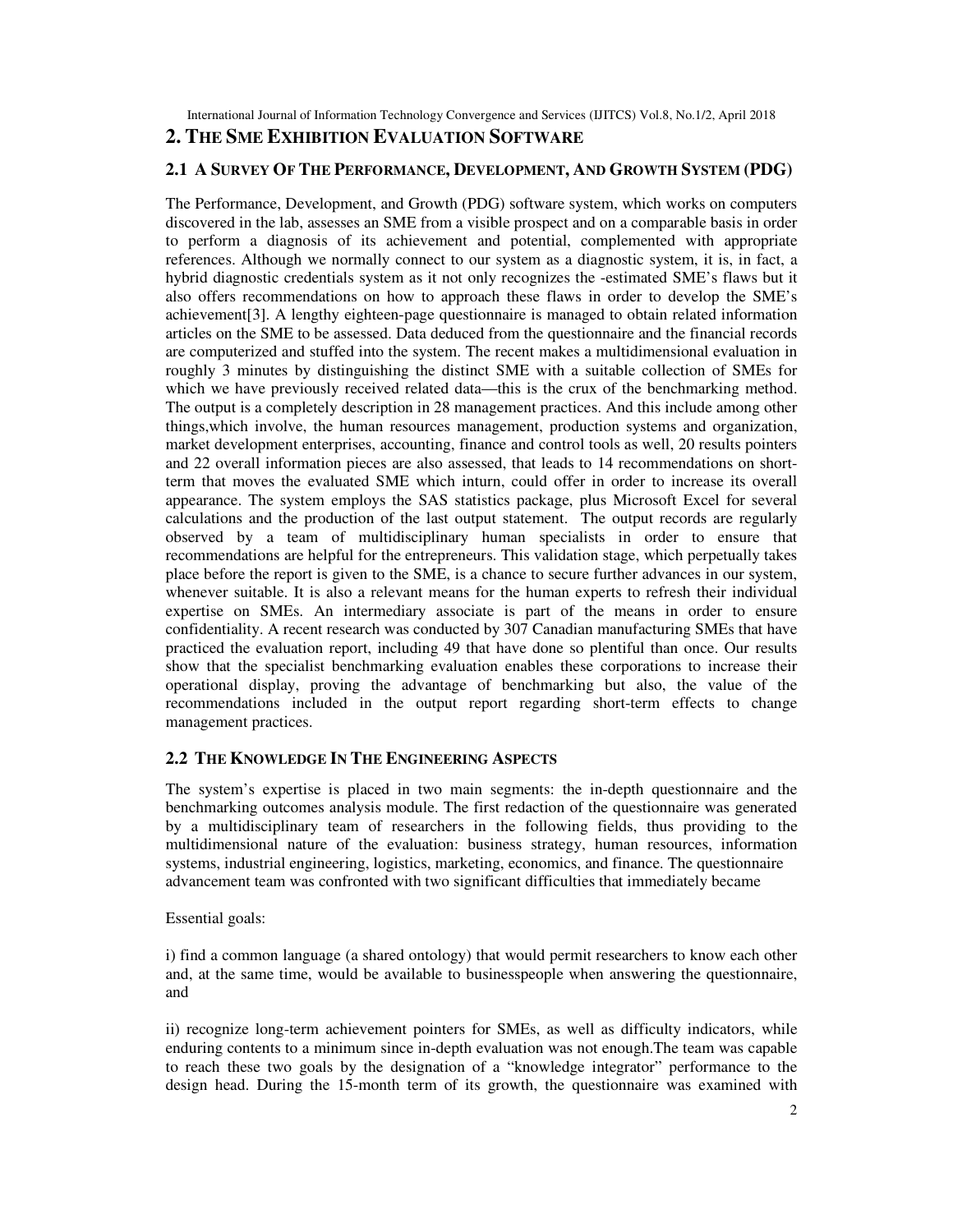International Journal of Information Technology Convergence and Services (IJITCS) Vol.8, No.1/2, April 2018 businesspeople in order to guarantee that it was easy to surmise in terms of both contents and question formulation and record design and information visualization. Various models were introduced to businesspeople and they displayed a branded interest for graphics and colours.The researchers' expertise was fragile in the description of important erudition that would permit the system to quickly create a general analysis of any manufacturing SME[4]. The investigation also required to be stable and flawless, while being understandable to ordinary entrepreneurs as we looked out before. This was pioneering research work that the entire team was accompanying. Certainly, additional SME diagnosis systems are usually financial and based on real quantitative datafor instead of master systems in finance. The knowledge integrator stated earlier played a major part in this learning engineering and integration rule. Each expert had to recognize training, systems, or devices that had to be performed in a manufacturing SME to guarantee a reliable level of achievement. Suddenly, achievement indicators had to be established in order to estimate to what degree these personal practices, systems, or tools were perfectly performed and enabled the business to reach particular purposes—the association between practices and outcomes is a distinctive feature of our system. Subsequently, every chosen achievement pointer was specified a corresponding weight by the specialist and the knowledge integrator. This weight is applied to form the business being diagnosed with respect to its source group, hence enabling the generation of relevant observations and suggestions. The weight is also employed to create a global evaluation that will be presented in a synoptic table. Contrary to many achievement diagnostic tools in which the business's information is corresponded to patterns and standards the system estimates an operation relative to a source group chosen by the businessperson. Analysis managed by many institutes precariously challenges this use of patterns and standards: it seems to be questionable for SMEs as they completely are too complex to maintain the interpretation of reliable patterns and standards.

Achievement indicators are performed as variables in the system—more accurately in its database, and in the benchmarking outcomes analysis module. These variables are explained in phases of three classes:

- Binary variables, which are linked to yes or no questions;
- i) scale variables, which are linked with to the corresponding ranking of the business onward with a 1-5 or a 1-6 scale, depending on the question; and lastly
- ii) Continuous (which is also called numerical) variables, which are linked with numerical values such as the export rate or the training budget.

Since variables come in many varieties, they must also be prepared separately at the mathematical level, prominently when calculating the source group employed for benchmarking goals. In line to define the source group with a single value, a central tendency measure that is the agent of the source group's set of measurements is practised. Depending on the variable level and its statistical distribution, means, medians/percentages are utilized in the benchmarking computations[5]. The estimated enterprise's outcomes are outranked and connected with codes that will next be applied to design the several graphics in the benchmarking record. The resulting codes show the estimated enterprise's benchmarking outcome for every achievement indicator. They are then utilized by the report formation module to perform the benchmarking output report, which comprises several coloured graphical illustrations, as well as observations and suggestions. The output report comprises essentially coloured diagrams and simple illustrations that are expressed in plain English/French so that SMEs entrepreneurs can quickly recognize it. The system also does some comparatively old AI methods. For example, the observations provided in the output report are created through a template-based strategy, an early method applied in natural language processing.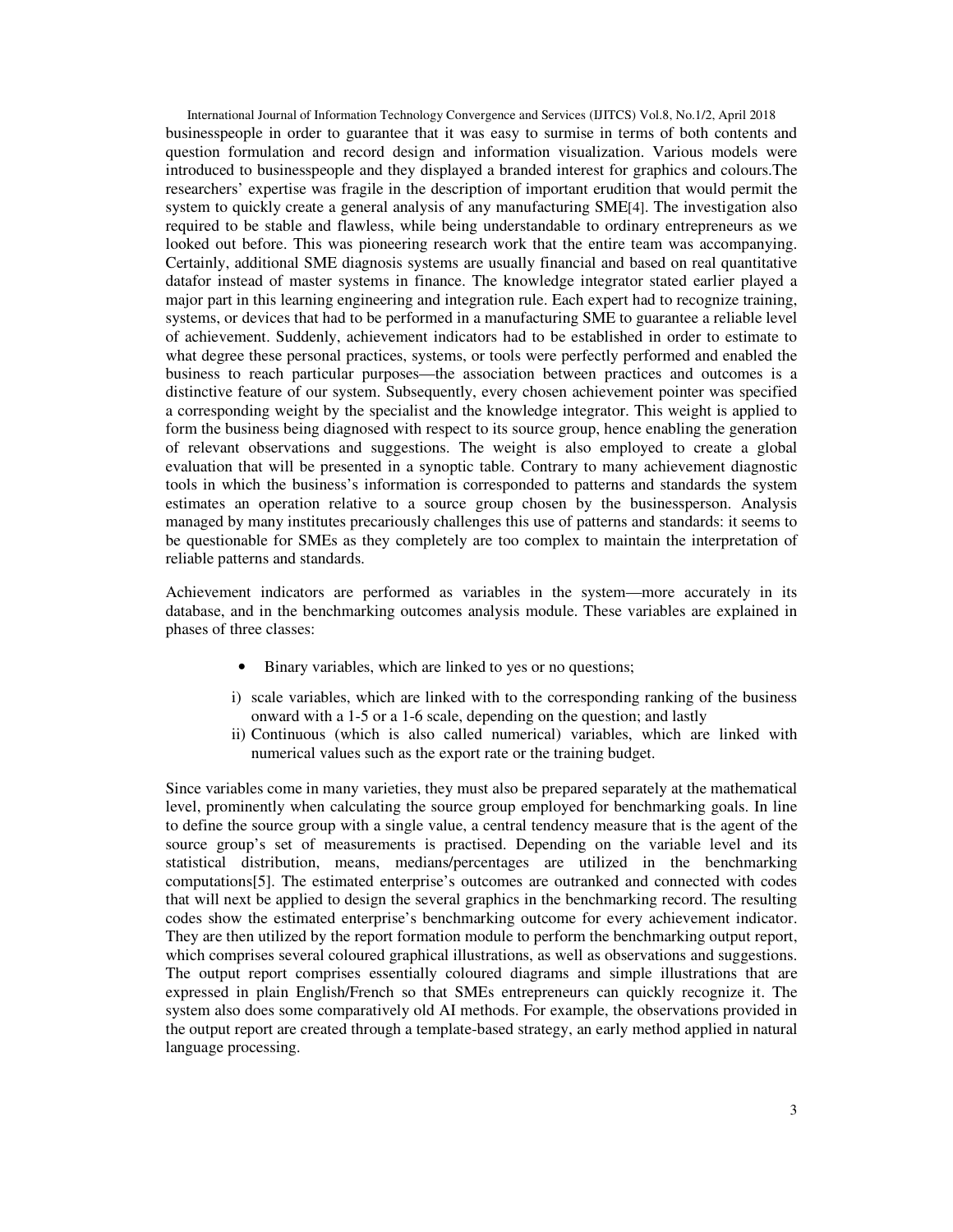International Journal of Information Technology Convergence and Services (IJITCS) Vol.8, No.1/2, April 2018

# **3. THE REQUIREMENT FOR GREATER DATA INTELLIGENCE ABILITIES**

Our system is presently at a staging where we can now review the introduction of AI techniques in current advancements. We have started to develop innovative modules that will enhance yet more the intelligence features of the system:

- a) Improvement of data warehouses and data mining algorithms to promote statistical processing of data and enlarge knowledge uprooting abilities. Such extracted knowledge will be helpful to advance the systems' meta-knowledge level, which could be utilized in the systems' descriptions for example and also to increase human experts' region knowledge. This state is previously in growth and is the principal focus of our prevailing work[6]
- b) a large number of database resources and statistical variables managed by the system is amazing. A conceptual taxonomy, copulated with a developed data encyclopaedia, has rapidly grown a necessary addition. For example, the researcher should be ready to get out immediately to what thoughts a circumstantial attribute/variable is connected, to what computations or results it is described, and so on. This condition has newly introduced.
- c) Improvement of an expert system to reduce the demand for any human interference in the system. Presently, a human expert must revise all automatically-produced reports before they are sent to the SME. Most of the moment, only minor modifications are needed. The knowledge applied to make this final amendment drives into deliberation individual results provided in different portions of the benchmarking record and examine potential consequences of interrelationships between them in order to ensure that conclusions and recommendations of the appraised SME are both correct and consistent. This is the component of the future work.
- d) Augment the PDG system with case-based logic and associated machine learning algorithms In various features of the system, evaluation of the difficulty at hand could be aided if it were reasonable to set associations with related intricacies previously explained earlier [6,7]. Planning the difficulties' striking characteristics to maintain this strategy would further propose sufficient potential to reduce the users' responsibility through the primary data-gathering phase. This state is the portion of the scheduled work.
- e) Investigate the potential of tool technology to re-engineer any components of the system, particularly from a resolution support system view [8]. This could be particularly appealing for the modelling and implementation of shared sources of expertise that provide to decision processing. For example, in the system, each source of expertise in the performance evaluation of an SME could be linked with a different agent regulating and accomplishing it is personal information field [8,9]. Interplay and coordination among real agents would be important features of a new system based on a society of collective problem-solving tools.

# **4. DATA WAREHOUSING AND DATA MINING**

# **4.1 MOTIVATIONS**

Our system has pointed to the production of a huge database on several separate SME-related motives. This database is regularly modernized with numerical, qualitative as well as financial historical (yearly) data from evaluated SMEs. The database was invented to promote the generation of the benchmarking statement, but further to encourage scientific investigation on SMEs carried here by researchers and bachelor students. These two certainties, seldom connected with contradictory goals, have created fundamental difficulties in the database itself, more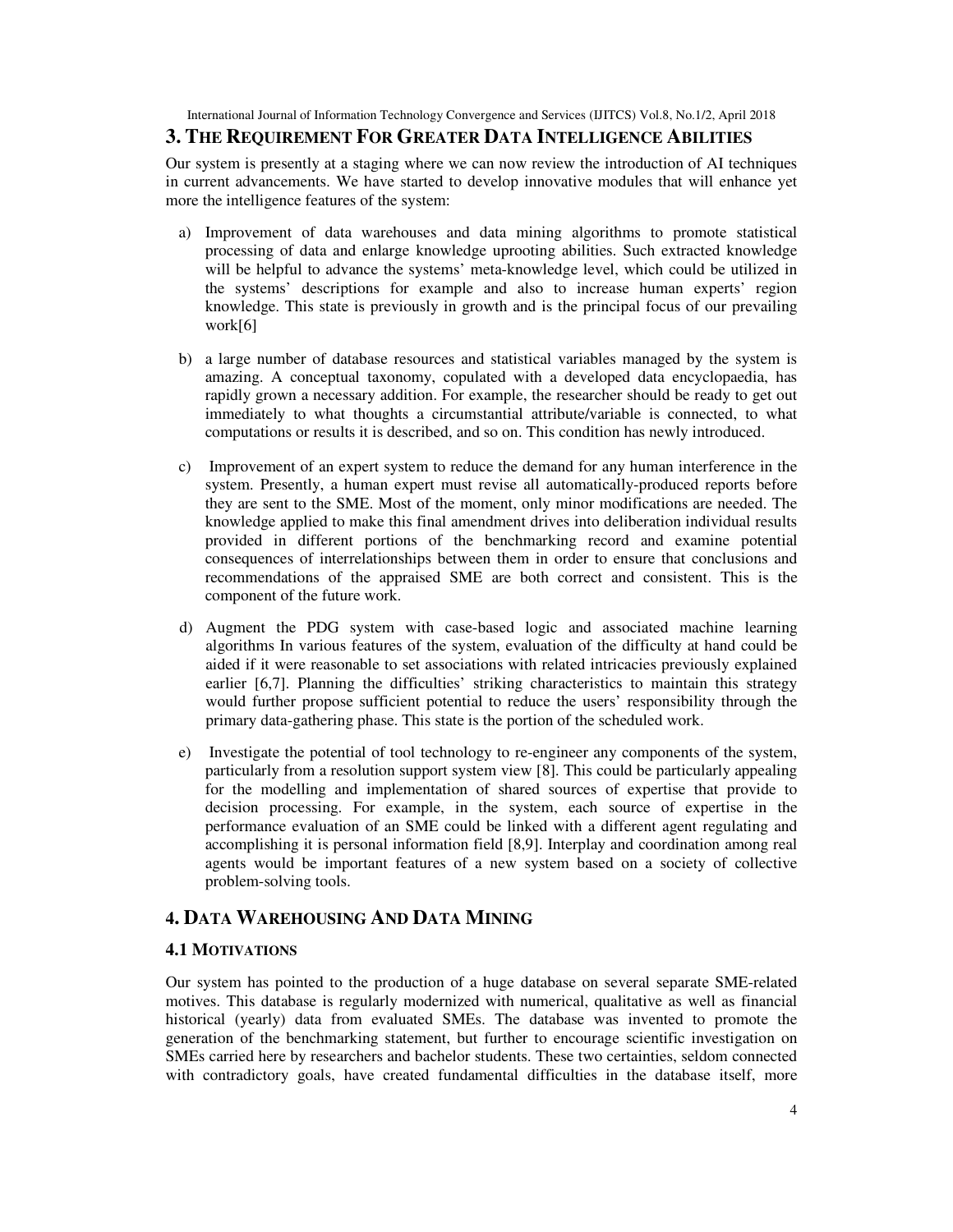International Journal of Information Technology Convergence and Services (IJITCS) Vol.8, No.1/2, April 2018 particularly in the database uploading ("feeding") device and in the applications that manage the data. The scheme means was incremental over several years and we must maintain that, while the project began five years ago, we nevermore envisioned that it would improve to such a scale.

For that purpose, there is no novel, consistent viewpoint behind the prevailing database formation. There are numerous tables and various software agents to saddle and extract data from the database. As a result, preservation of the system is hard, mostly because of the system's inner complexity and the numerous kinds of use we do have to support. Despite these difficulties, our system and its database create a highly valuable reference of information on SMEs. Till presently, only one expert user begot adequate effective understanding of the database to accurately deduce and provide data for planning-related requirements. This person was regularly requested for the whole lab's data requirements. Some researchers manage the database. There are also research professionals and graduate students that require all sorts of data sets—data collections are data uprootings from the database that are specifically developed to investigate an SME-related condition or problem. So far, all these people ought to question the same person for a data collection tailored to their requirements, and developing a single data collection could practice as enough as a week. As these users arrive from diverse settings, they manage to have distinct aspects of the data. Although the primary producers and developers of the system had established a general philosophy, several of them have gone after. All new users hold to be shaped before being capable to appropriately use the least share of the system, and this practice is a difficult duty. To maintaining the norms of incremental growth, we simply taken data warehousing as well as the data mining methods in order to adequately utilize the valuable knowledge held in the database. Hence, the system will adequately satisfy the requirement for assimilation of different data references, to fully satisfy the requirement for a metadata repository, and for the overall advantage of the different mechanisms that are previously available in a DW helped with a database environment before-mentioned as Oracle[10]. The appearance of sparse systems, each providing its personal data to the database, executes it extra challenging to utilize the data without a sufficient procedure. Synthesis of all required references of data must be performed for each distinct project. Amidst a plenty of work, it is reasonable to hold current applications going and to generate new schemes. However, with data warehouse, all entreaties will serve from the associated selection, change and load (ETL) methods. The appearance of blended data decreases the time and quantity of data guidance. The number of mistakes due to guidance is also decreased because the integration is performed in one convenient position for an efficiency of perception and data reusability. The different obstacle that we encounter for each current design is the lack of a consolidated reference of documentation. Our clarification is to generate a repository for metadata in the DW. This will enable users to reach metadata regarding "variables". Most of this documentation previously live, however, the users have to tortuously explore into many records to find what they require. This is why all these records are being streamlined and coordinated in the metadata repository. Conclusively, many techniques are now possible to efficiently employ data in a DW, such as DM devices. After the database is quite extensive, researchers normally perform data collections from a comparatively small subset of the database. The application of data warehousing can possibly practice all accessible data and recognize connections among various issues. For instance, there are several common problems that data warehousing methods will enable us to discuss simply. Is there a connection between the change in an SME and its financial situation? Is it important to have business partnerships to improve sales figure? What affects sales figures? What changes partnerships? Why do these SMEs invent higher than these distinct ones? All the data in the DW will be employed with DM purposes to answer arguments interrogations, and others, and probably reveal earlier hidden guides, laws, events, etc, enabling researchers to gain extra information on SMEs and, ultimately, to create a balanced proper benchmarking evaluation of SMEs. This explains very thoroughly the study-application sequence in which our activity took place. A significant obstacle that we encounter when assessing these methods was the evidence that the uploading rules were created to assist the inclusion of data in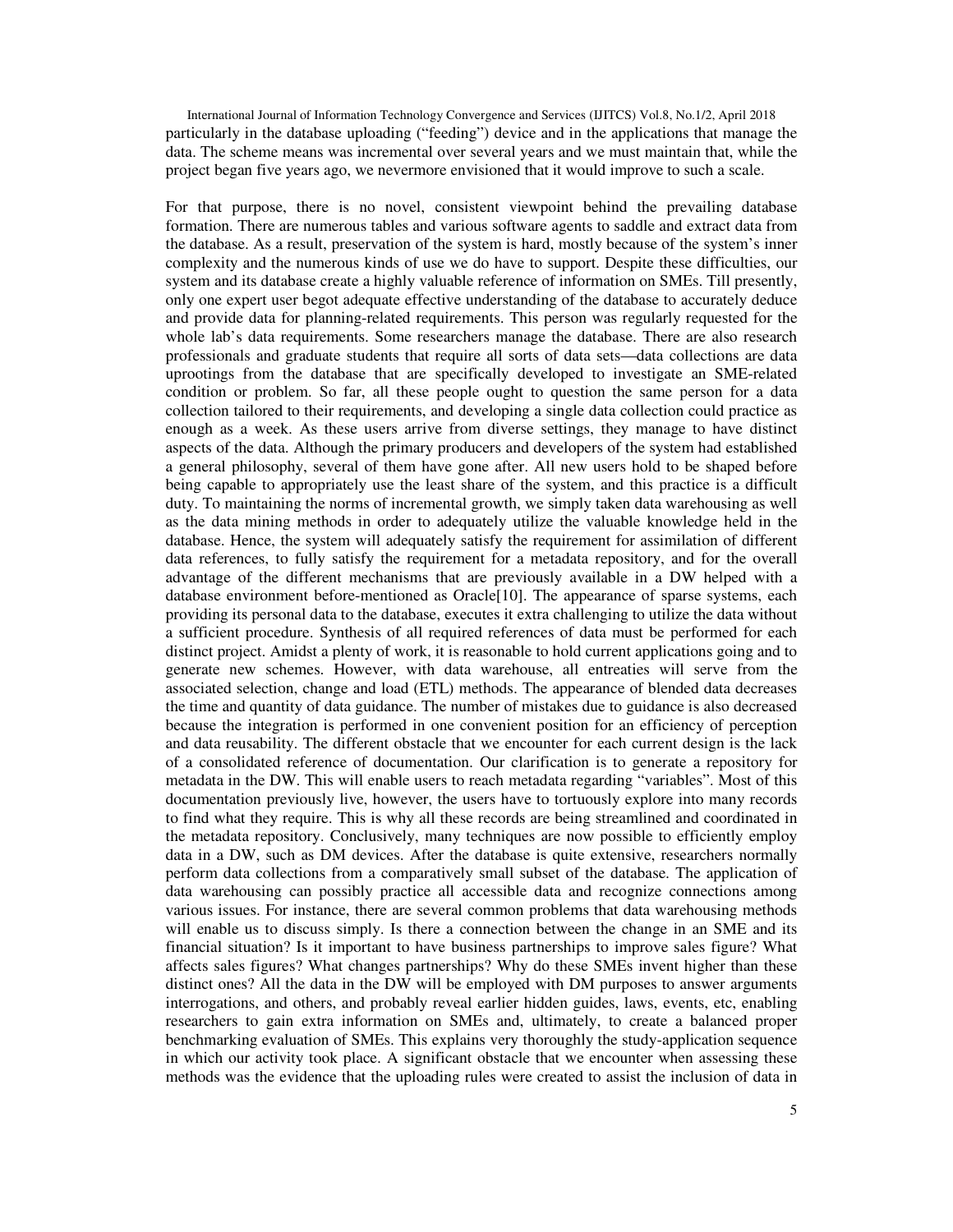International Journal of Information Technology Convergence and Services (IJITCS) Vol.8, No.1/2, April 2018 the database and to produce articles. The transcription of the database was not quite well filled with the control of data warehousing devices and applications. This combination had to be modified. For that purpose, we produced an ETL state to generate an intermediary database more rightly adjusted to the requirements of the lab's users and researchers. Moreover, this technique provides much more simply the combination of several references of information, a distinct plus in our study environment.

## **4.2 FIXING UP THE FOUNDATIONS**

To fix up the data warehouse, we need to initial blend all data into a combination form: the extract, transform and load (E.T.L.) modes—see a depiction of our DW foundation in Figure 1 below. Longitudinal investigations were confused with the unconventional database. For example, noknowledge was held as to when or why specific data components were replaced. In the data warehouse, timestamps are attached to the data at loading time and historical information is connected with the data. Most of the data in the system develop from inquiries that are transmitted to our lab where solutions are transcribed in. Seldom, an error (e.g typo) is injected at entrance time. This is why a means of manual confirmation was performed numerous years ago. This method applies banners to indicate to the system when distinct data can be deemed secure, once old-fashioned (manual) verification has been performed. These flags require being prepared by the ETL schemes so that none "unreliable" data is applied in the DW—as, in all DW efforts, data ought to be "clean" as many as potential. This original form is also suitable to renew and achieve the metadata documentation. The arrangement of the tables is investigated and transformed to provide an accessible path for all foreseeable applications of the data. A security rule also guarantees that users are given enough path to the DW. The benchmarking record will shortly be redesigned to avail of the new opportunities given by the DW. An urgent help will be a strong decrease of the time needed to create the report. Currently, it requires about 3 minutes to automatically generate a benchmarking report. This comparatively plentiful time is illustrated in part by the necessary to change all data in the same money (the available data are in US dollars, Euros and Canadian dollars). The complexity of the tables in the database performs it remarkably tough to implement these transformations, and the production of a developed view with a quick refresh was not likely.



Figure 1. A description of our data warehouse structure

There are other alterations that are also required. One of them is owing to the circumstance that data regarding a particular SME can be administered in several questionnaires;the data has to be adjusted. This has to be done every time a report is requested. The particularities of the database lead to some compromises in achievement. Nevertheless, in the DW, all of these reflections are reaped care of by the ETL procedures. The data is stored in a conventional and much more useful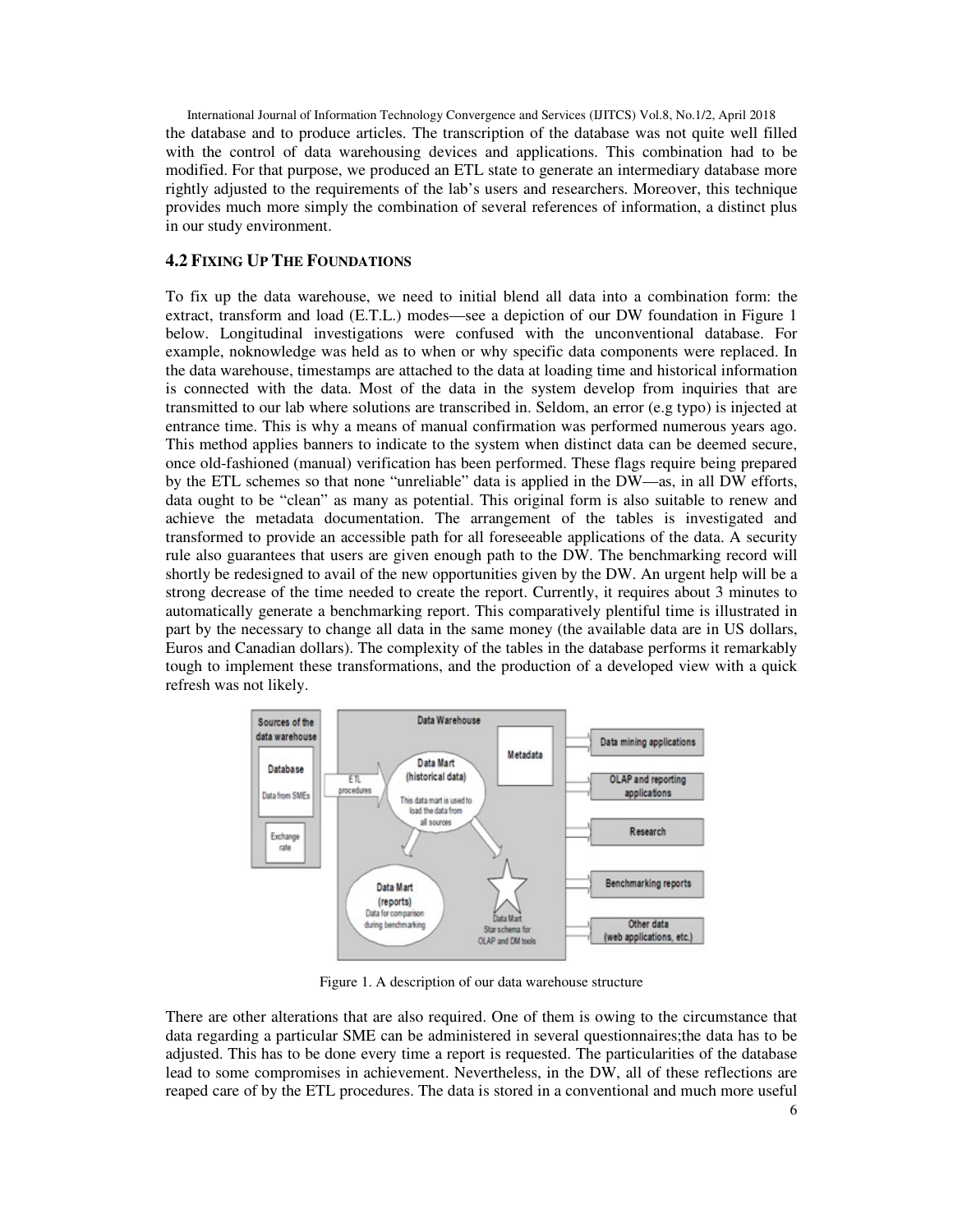International Journal of Information Technology Convergence and Services (IJITCS) Vol.8, No.1/2, April 2018 form responsive to report generation and data mining for investigation targets. Once the DW is developed, we anticipate a conception time of around 30 seconds for benchmarking reports. Besides, various modern means, some of which will be AI-established, will be built possibly to enhance the usefulness of the report. These are some of the numerous advantages that DW draws to our system. The DW sustains a class of mechanisms that enable users an urgent access to the data apparently without the aid of a database expert. We have also formed a custom-formed, userfriendly Web-based mechanism that permits users to generate datasets from the DW. Metadata also enable users to perfectly translate data in the repository. One of the metadata devices is a dictionary of "variables" (that is the questionnaire fields). Aforementioned is a precious device for users considering there are hundreds of variables, and several variables have style arrangements. Also, as discussed earlier, many modifications have happened across time in the questionnaire and in the database. Likewise now, our system remains to develop and new questionnaires are designed. This is why it is so essential to know what a variable describes precisely because even this interpretation can evolve over time, for instance, a problem with three potential answers (A, B and C) in a preceding questionnaire can presently have five answers (A, B, C, D and E). The literature on DW administers with several of these questions, including methodological aspects [11]. There are various ways as to how the centre of the DW should be created. Some practitioners say that using a multidimensional database is the genuine way to boost attainment [10,11], while others say that adopting such a configuration can be the case of great misery if adjustments have to be performed [12]. Furthermore, we preferred to execute a multidimensional data mall based on a player schema. It will be practised for On-Line Analytic Processing as well as DM devices. It is of this data mall that we will be capable to investigate the system's data from a new view. Our database is huge, but not large. Our popular sources are enough to manage the size of data, and we also have a bit of additional volume if necessary. The benchmarking reports could still be created from the fundamental relational database. Although, the multidimensional data mart is of noble regards to the operation in step on data warehouses and data mining. Not all data warehousing devices inevitably require a multidimensional database to work still. We are notwithstanding very positive that this data warehousing and data mining strategy we have exerted lately will cover the way to a current, accurate understanding of many significant phases of SMEs as they are (essentially) modelled in our database. As quoted briefly, the researchers regularly handle simply a subset of all the possible data in their data collection. They examine their beliefs on certain specimens utilizing their expertise to get different points. Nevertheless, by applying data mining tools, they can now instantly examine their hypotheses upon the complete data warehousing[13]. We can require users to be involved in inquiries that are currently needlessly complex to measure with the original database, such as: Since their current evaluation, what changed in the SMEs that adopted our record? What sort of SME judges to get a global accreditation? These are yet a few instances,where various inquiries that will be accessible to prepare with data mining procedures employed to our data warehousing. In the system, there is also a need for different information statements about the data in the data warehousing. The treatments presently employed to produce these records are not accessible to produce and modernize for non-programmers as they are executed in PL/SQL. Usually, so news records have a very precise time of life. For instance, a record displays the topographical pattern of the SMEs we have in the database. Other records confer the area in which the SMEs explore, while others display the date at which the questionnaires were collected at the lab. Seldom, there may be a requirement to identify precisely how numerous benchmarking reports were transferred per month in the USA alone. This sort of report is simple to get with an OLAP application. OLAP applications bequest practice the multidimensional data mart, though will additionally have admittance to all extra data in the DW. Remarkable experimentation has previously been created with the database and technoscientifically algorithms such as automated cluster detection [14]. The development of data collections was challenging as a whole, and the data could not be renewed efficiently.